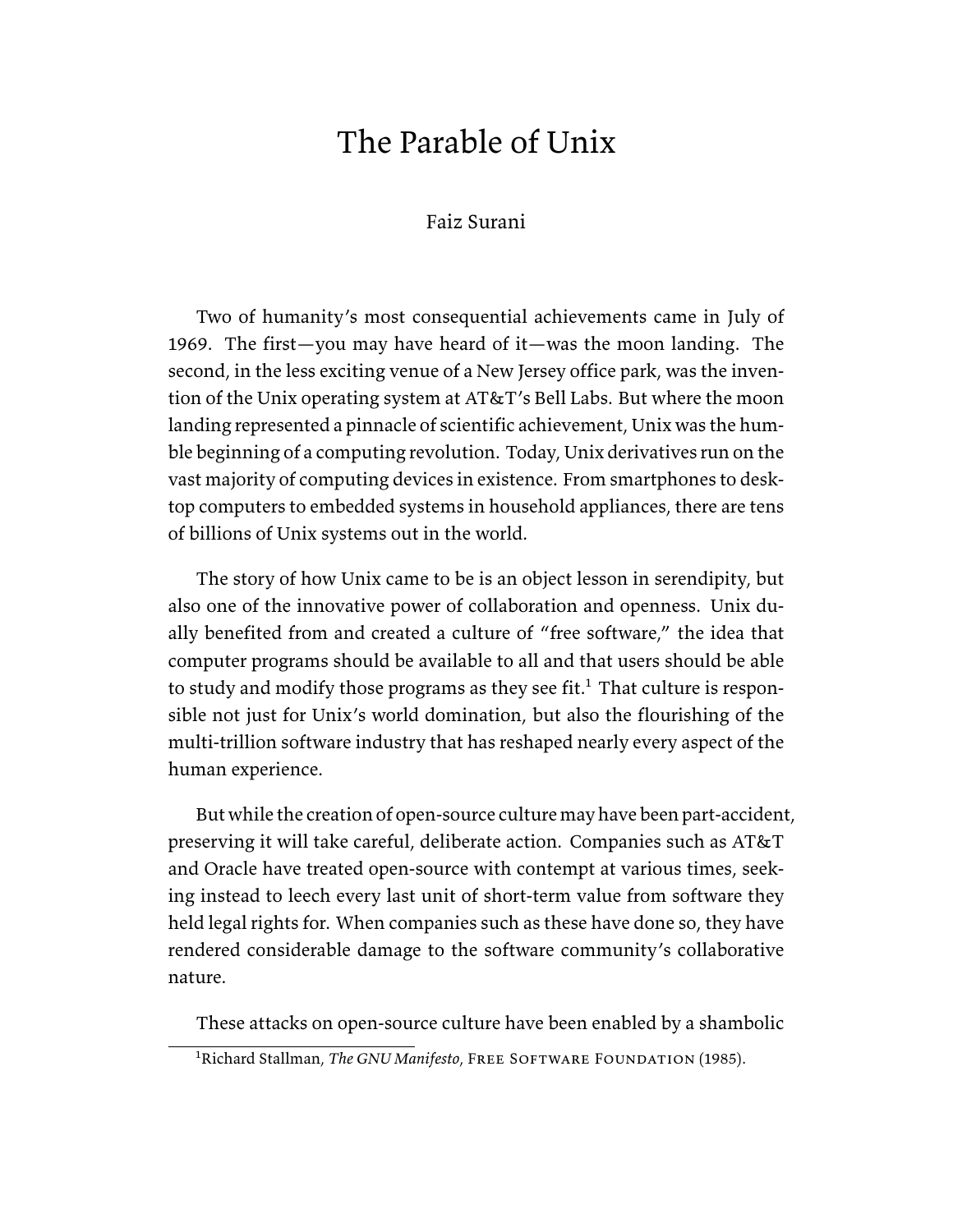copyright law regime originally meant for literary works. These laws fail to address the novel challenges presented by code that is both artistically expressive and eminently functional. In short, it is manifestly unfit for the task of regulating the one of the world's most important industries. But it can be fixed, and Congress ought to act to preserve the spirit of collaboration and competition that has built the modern world.

The story of open-source begins, funnily enough, with an oddly-shaped piece of plastic called the "Hush-a-Phone." In 1948, Hush-a-Phone Corporation (HAPC) filed a complaint with the FCC, alleging that AT&T's ban on external equipment—in this case, a plastic cup that attached to telephone microphones—on any part of their phone network was illegal and anticompetitive.<sup>2</sup>

Details of the case eventually made their way to the Truman administration's Justice Department, where Antitrust Division chief Holmes Baldridge was itching for a fight. A year after HAPC's complaint, Baldridge filed suit against AT&T and its manufacturing subsidiary Western Electric, alleging they had "established a monopoly in the manufacture, distribution, and sale of telephone equipment."<sup>3</sup> But the case dragged on for years, and Baldridge's successors under the Eisenhower administration did not share his same enthusiasm for trust busting.

In 1956, the Justice Department entered into a consent decree with AT&T in which it allowed AT&T to retain Western Electric. Given that victory, the company was happy to agree to the conditions attached: that AT&T "was enjoined and restrained from engaging. . . in any business other than the furnishing of common carrier communication services" and "was required to license Bell patents to any applicant that agreed to pay a reasonable royalty."<sup>4</sup>

<sup>2</sup> James Pelkey, Entrepreneurial Capitalism & Innovation: A History of Computer Communications 1968–1988, Chapter B.10 (2007).

<sup>3</sup> *Id.*

<sup>4</sup> *Id.*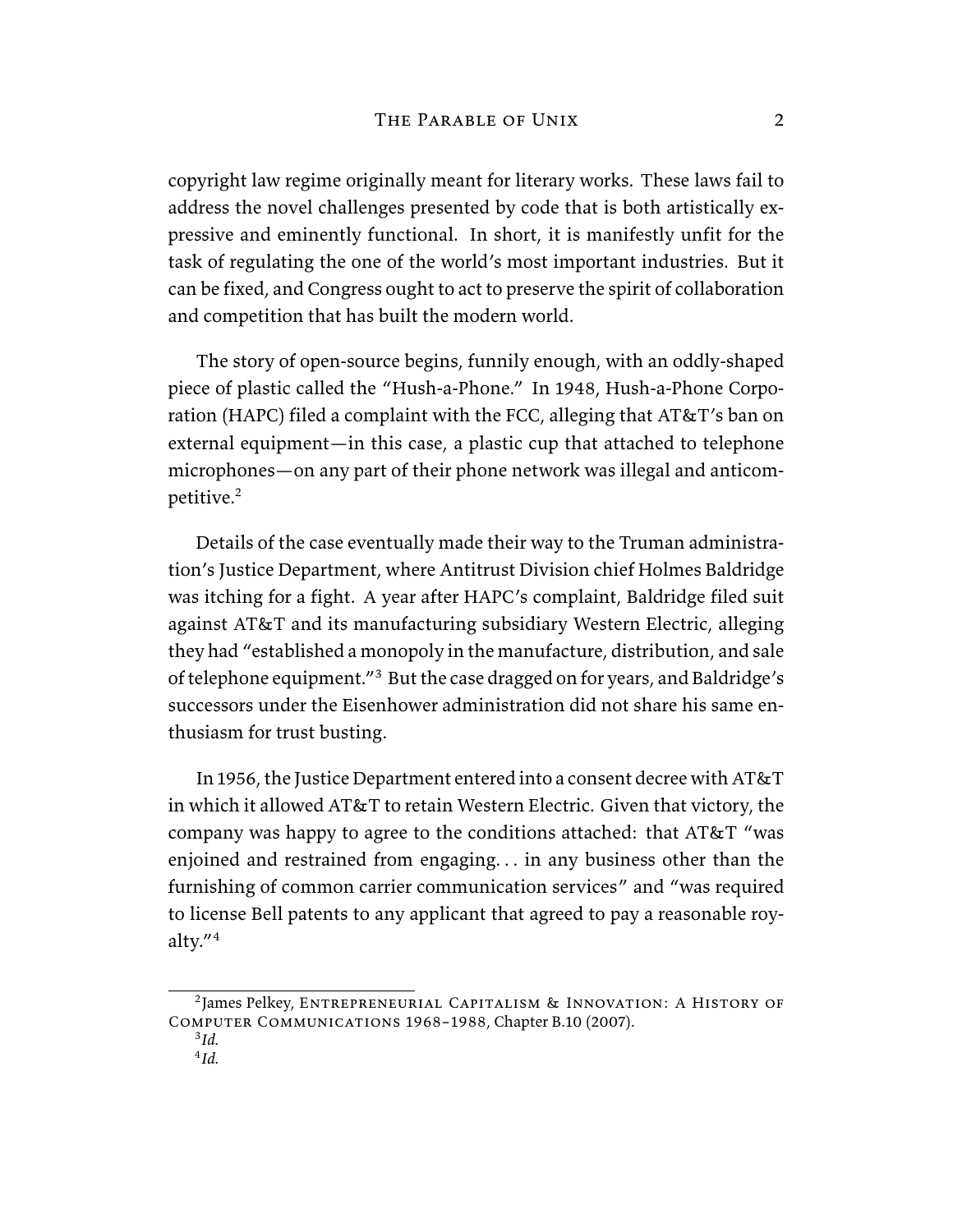13 years later, in the summer of 1969, Ken Thompson of Bell Labs was growing bored. Bell Labs had recently pulled out of the Multics operating system project, leaving Thompson without a system on which to run a video game he had written, Space Travel.<sup>5</sup> So, he got together with his colleague Dennis Ritchie and they wrote their own operating system. It took them a little under a month.

Unix continued to evolve and see wider use within AT&T, reaching all of 16 installations in February 1973. But everything changed that October, when Thompson and Ritchie presented a paper detailing the Unix system at a symposium of the Association for Computing Machinery.<sup>6</sup>

Unix was a smash hit. Its elegant and modular design was a work of Einsteinian genius.<sup>7</sup> All of a sudden,  $AT&T$  was inundated with requests from research labs and academic institutions for copies of the system.<sup>8</sup> There was a problem, though. Under the 1956 consent decree, the company wasn't allowed to be in any business other than "common carrier communication services." Unix was not that, and AT&T's (rightfully) paranoid lawyers were in no mood to draw the ire of the Justice Department over some toy computer software that wouldn't amount to anything.<sup>9</sup>

Luckily, what Bell Labs *could* do (and in fact, was required to do) under the decree was license the system and its source code to anyone who asked for a nominal fee. And that, it did in spades. $10$  Soon, Unix was in use at universities and labs all around the world. $11$ 

<sup>&</sup>lt;sup>5</sup>Eric S. Raymond, THE ART OF UNIX PROGRAMMING, Chapter 2 (2003).

<sup>&</sup>lt;sup>6</sup> Warren Toomey, *The Strange Birth and Long Life of Unix*, IEEE SPECTRUM (2011).

 $7$ One academic later recounted his reaction upon reading the journal article detailing Unix: "It was sort of like being hit in the head with a rock. . . I got up and went out of my office, around the corner to [my colleague] . . ., threw the issue down on his desk and said: 'How could this many people have been so wrong for so long?... We've been crazy. This is what we want.'" Peter H. Salus, THE DAEMON, THE GNU, AND THE PENGUIN, Chapter 3 (2008).

<sup>8</sup>Raymond, *supra* note 5, at Chapter 2.

<sup>9</sup>Salus, *supra* note 7, at Chapter 2.

<sup>10</sup>Toomey, *supra* note 6.

<sup>11</sup>Raymond, *supra* note 5, at Chapter 2.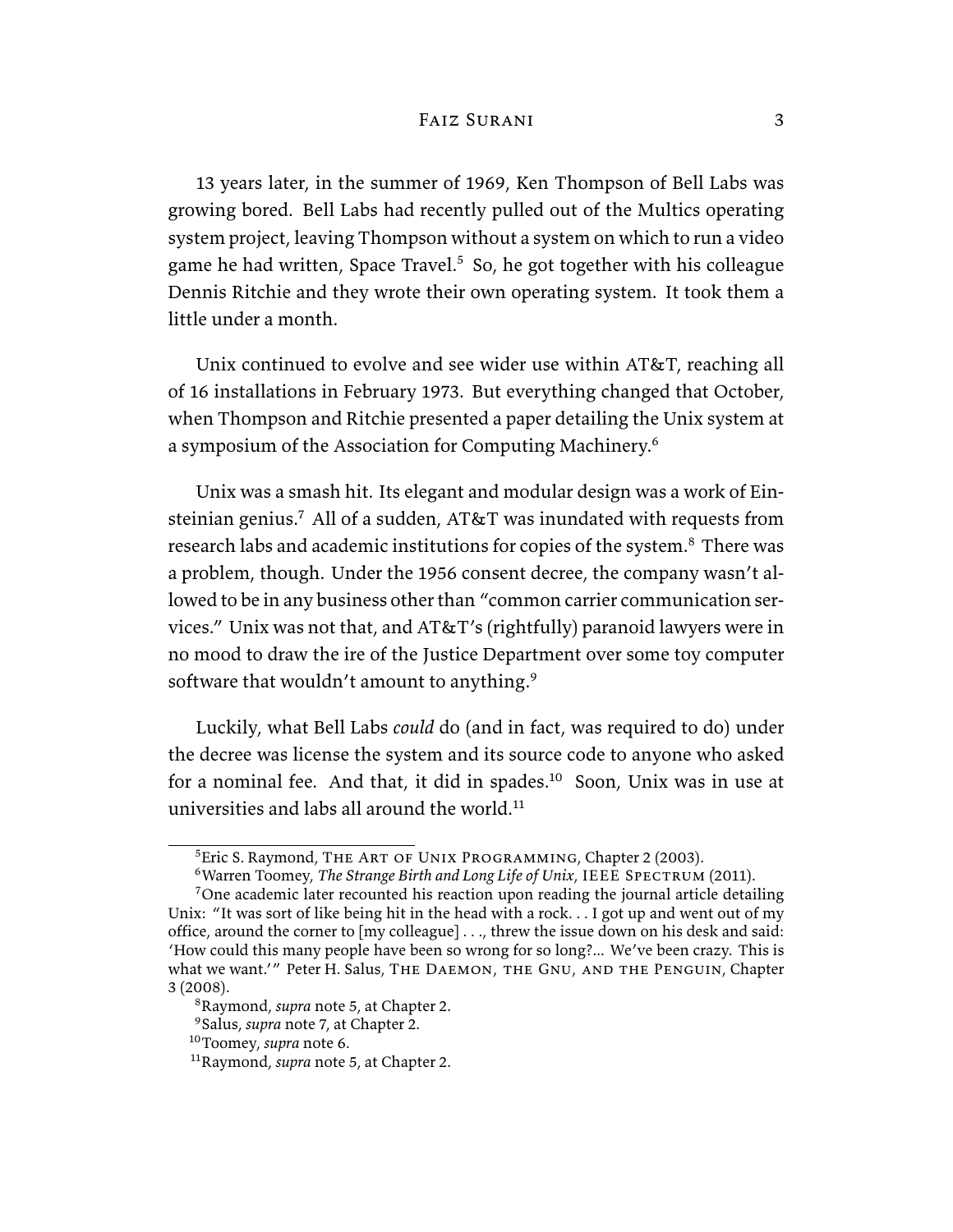Unix was a singularly odd offering. Bell Labs didn't provide any support for the system<sup>12</sup> — they couldn't, legally—so users were left with the source code and well wishes for happy hacking.

So they got to work. The University of Toronto created typesetting software for Unix. Graduate students at Purdue made massive performance optimizations to the Unix core. With the help of an on-sabbatical Ken Thompson, Berkeley graduate student Bill Joy and his team produced set of utilities and improvements to Unix so comprehensive it would eventually evolve into its own operating system, BSD.<sup>13</sup>

But what was truly revolutionary about this moment was not this newfound model of extensibility and user freedom—though those were extraordinary too—but instead that the community shared this all with each other. Patches flew between universities on magnetic tapes and even to and from Bell Labs itself.<sup>14</sup> Unix user groups formed, and entire curriculums sprung up around understanding and building on the Unix base. For the first time, software was being built not by a person or even a company, but by a community. It was the birth of open source.

Not all of this was strictly legal. Much of the distribution of Unix code and documentation ran afoul of some AT&T license restriction or other. But AT&T was prohibited from making money off of the system, and so was not particularly focused on those transgressions. In any case, the rule-breaking was part of the fun.

<sup>&</sup>lt;sup>12</sup>"[F]or many years Bell Labs researchers proudly displayed their Unix policy at conferences with a slide that read, "No advertising, no support, no bug fixes, payment in advance." Toomey, *supra* note 6.

<sup>13</sup>Raymond, *supra* note 5, at Chapter 2.

<sup>&</sup>lt;sup>14</sup>Bell Labs was not allowed to distribute patches or bug fixes of any kind as part of its legal obligation to not support the software. That is not to say that it stopped them. "Lou Katz, the founding president of [Unix user group] Usenix, received a phone call one day telling him that if he went down to a certain spot on Mountain Avenue (where Bell Labs was located) at 2 p.m., he would find something of interest. Sure enough, Katz found a magnetic tape with the bug fixes, which were rapidly in the hands of countless users." Dennis Ritchie later suggested the tape had perhaps "fallen from a truck." Toomey, *supra* note 6; Salus, *supra* note 7, at Chapter 3.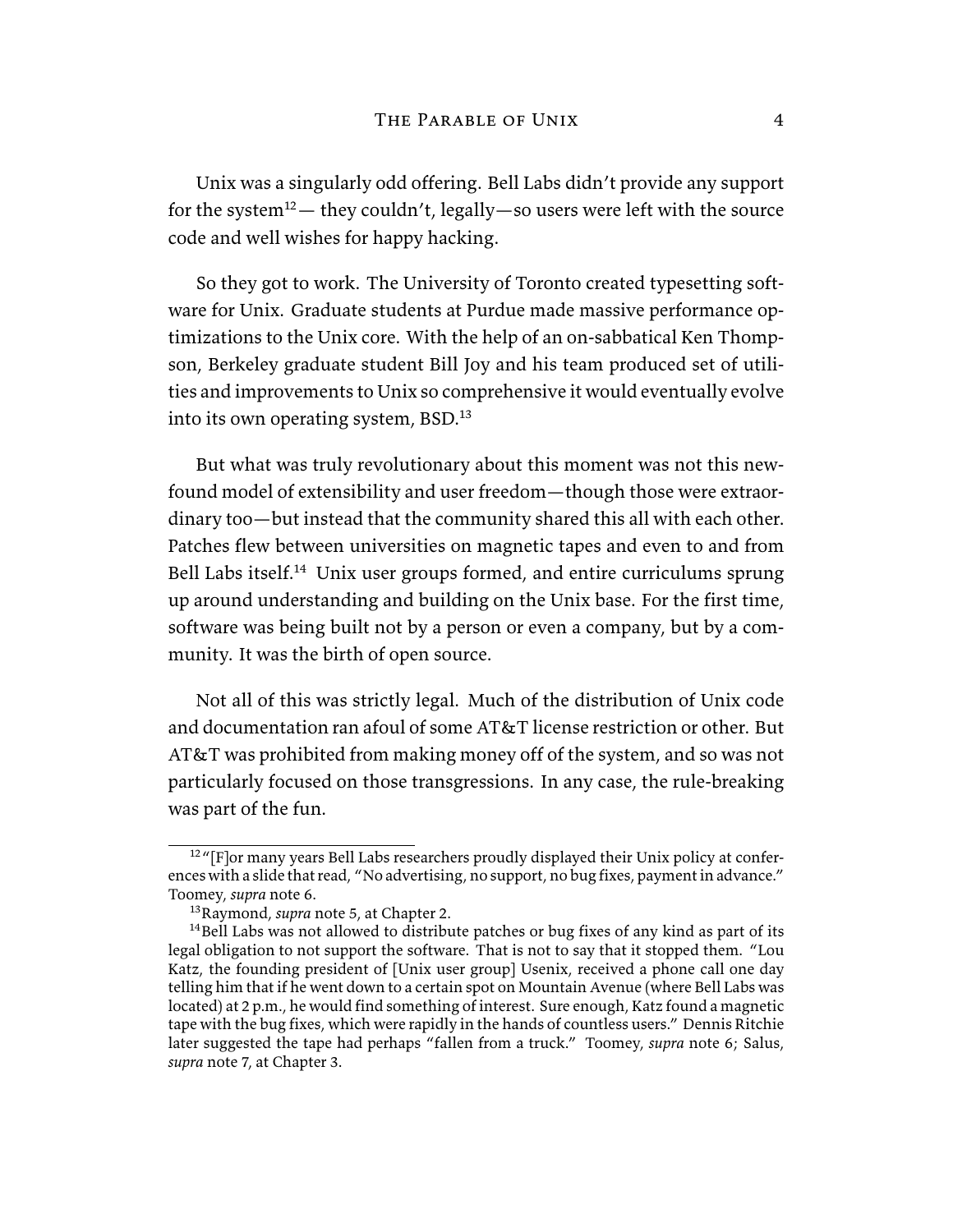When University of New South Wales computer scientist John Lions produced the authoritative work on Unix (and the only comprehensive documentation available outside AT&T), complete with an annotated copy of the source code, AT&T blocked its use in classrooms and distribution to unlicensed users.<sup>15</sup> Samizdat photocopies subsequently spread far and wide among computer students. Universities were forced to drop Unix material from their curriculums, but students with illicit copies of the Lions book continued to study Unix and develop patches for it.<sup>16</sup>

The Unix movement, and by extension the open-source movement, cannot be understood merely through the lens of software. In truth, it was as much a countercultural movement as it was an operating system. It was Woodstock for geeks. Copying Lions' book was not simply the sharing of knowledge, but a revolutionary act, a Galilean quest for truth, a way for scrappy kernel hackers to stick it to the powers that be. It was a communal spirit that transcended borders and outlasted the social currents that birthed it.

And then AT&T almost killed it.

In 1984, Ma Bell's luck finally ran out. After decades of antitrust disputes, AT&T was finally forced to agree to divestiture. AT&T's various telephone companies were splintered into regional holding companies and spun off. But as part of the settlement, AT&T retained Bell Labs, and crucially, was freed from the terms of the 1956 consent decree that banned it from selling anything other than carrier communication services. $17$ 

By this time, the Unix community was thriving. Version 7 Unix was widely popular and community patches had largely resolved its performance issues.<sup>18</sup> Free of the 1956 decree's restraints, AT&T did the only thing it knew how to do: monopolize and squeeze customers for money. As open-

<sup>15</sup>*Id.* Chapter 4.

<sup>16</sup>*Id.*

<sup>17</sup>Raymond, *supra* note 5, at Chapter 2.

<sup>18</sup>Salus, *supra* note 7, at Chapter 7.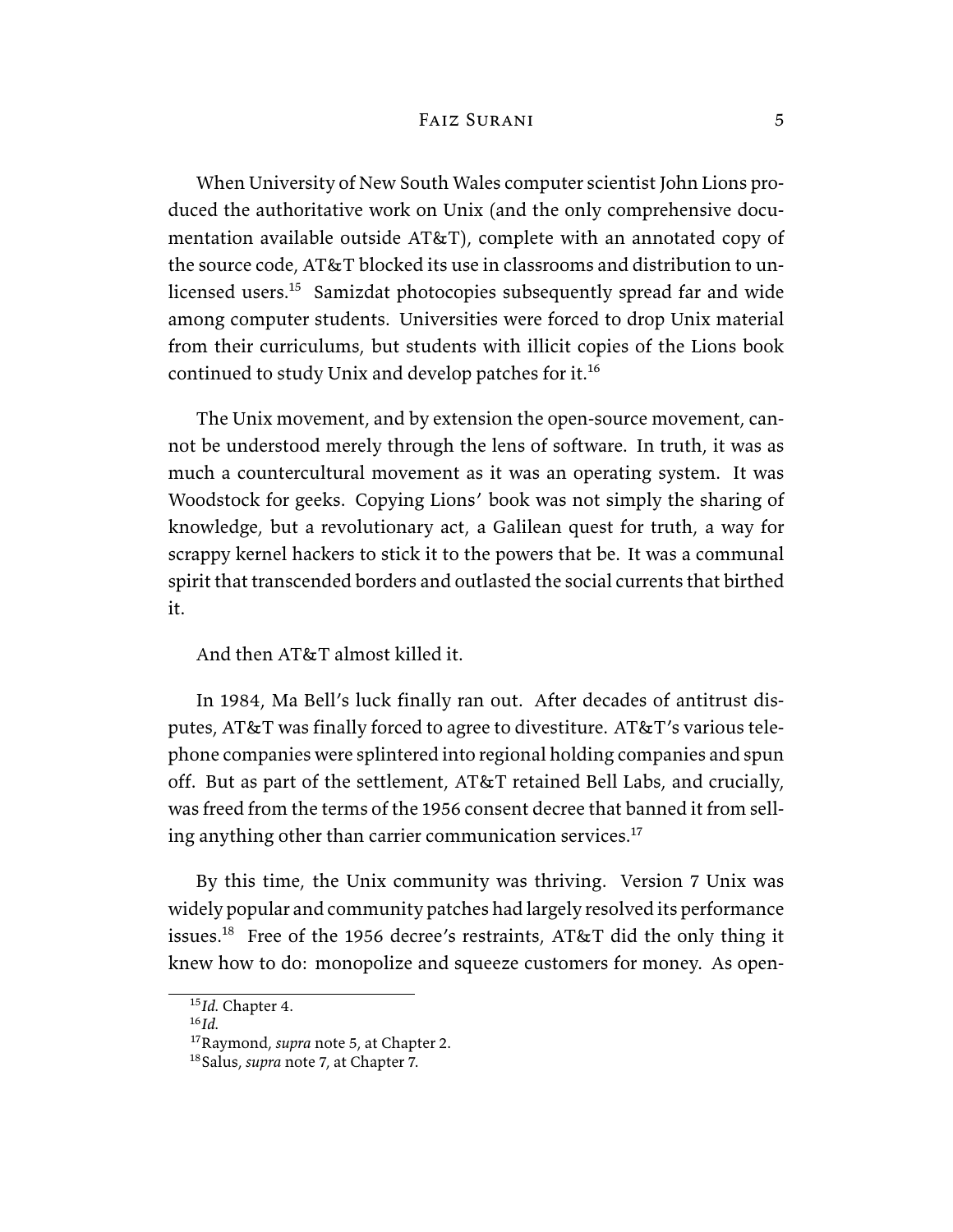source historian Eric S. Raymond writes:

Knowing no other model than secrecy for collecting profits from software and no other model than centralized control for developing a commercial product, AT&T clamped down hard on sourcecode distribution. Bootleg Unix tapes became far less interesting in the knowledge that the threat of lawsuit might come with them. Contributions from universities began to dry up.<sup>19</sup>

Things got grimmer from there. As Unix system vendors struggled to compete with AT&T and each other, they began to seek ways to differentiate their systems from others', or even moved away from Unix altogether in favor of proprietary kernels. The end result was the severe fragmentation of the Unix community and bitter internecine warfare between competing Unix standards. In one instance, AT&T sued Berkeley, alleging its BSD operating system infringed on its copyrights despite the BSD team having previously removed all AT&T code from its Unix-derivative system.<sup>20</sup>

All was not lost, though. Like any revolutionary movement worth its salt, open source had a policy arm. In the mid-1980's, frustrated with his MIT AI Lab colleagues' move to proprietary software, Richard Stallman launched the Free Software Foundation and the GNU Project.<sup>21</sup>

Stallman was a bona fide ideologue who believed in free software, and only free software. Free software, as Stallman defined it, was "free as in free speech, not free beer."<sup>22</sup> Indeed, Stallman had no problem per se with paid software, on the condition that a user must always have access to the source code of any program they use so that they could modify and redistribute it as they saw fit.<sup>23</sup>

<sup>20</sup>*Id.*

<sup>19</sup>Raymond, *supra* note 5, at Chapter 2.

<sup>21</sup>Salus, *supra* note 7, at Chapter 9.

<sup>&</sup>lt;sup>22</sup>Lawrence Lessig, *Free, as in Beer*, WIRED MAGAZINE (2006).

<sup>23</sup>Stallman, *supra* note 1.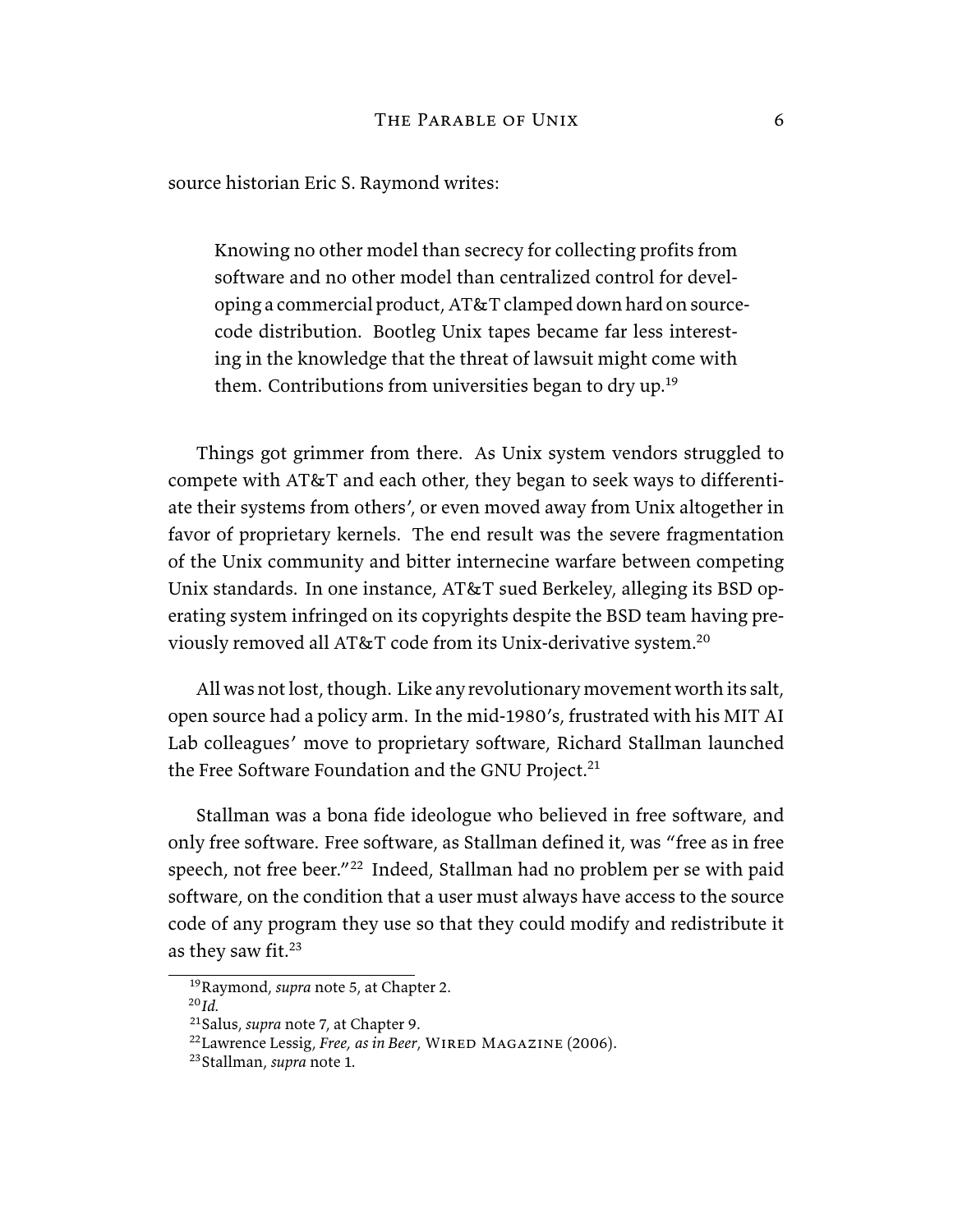To that end, Stallman sought to stave off the drift towards proprietary, closed-source software (which he termed "software hoarding") that he had observed among his MIT colleagues. In 1984, he released the first version of the GNU General Public License  $(GPL).^{24}$  GPL was the first widely-used "copyleft" license, which allowed users freedom to modify, distribute, and even sell derivatives of GPL-licensed software on the condition that the derivative also be licensed under GPL and have its source code freely available.<sup>25</sup>

Then in the mid-1990's, the project that is today almost synonymous with open source appeared. At the time, the BSD team was mired in copyright disputes with AT&T, crippling its ability to produce a free Unix-like operating system kernel for all to use. So in 1991 Finnish student Linus Torvalds began the Linux project as an open-source effort to create a Unixlike kernel.<sup>26</sup> Torvalds was less of an ideologue than Stallman, but he was adamantly committed to the idea that nobody should have to pay for Linux. That commitment to open access combined with BSD's contemporaneous legal woes proved a potent combination for recruiting outside contributors, and by 1994, the Linux kernel exited beta. $^{27}$  It would eventually become the world's dominant free kernel, used in everything from embedded systems to supercomputers.

Unix's long, bizarre journey is worth studying in its own right for how it has shaped modern computing. But it also offers valuable historical lessons about the value of collaboration and interoperability. Collectively, the Unix community created a system magnitudes better than anything the Bell Labs team could have done alone, to say nothing of the thousands of extensions and utilities written for the platform and shared free of charge.

Open source was born by an accident of history, but its continued existence has been anything but. When the tradition of free software came

<sup>25</sup>*Id.*

<sup>&</sup>lt;sup>24</sup>Li-Cheng Tai, *The History of the GPL*, FREE SOFTWARE (2001).

<sup>26</sup>Christopher Tozzi, *Linux at 25: Why It Flourished While Others Fizzled*, IEEE Spec-TRUM (2016).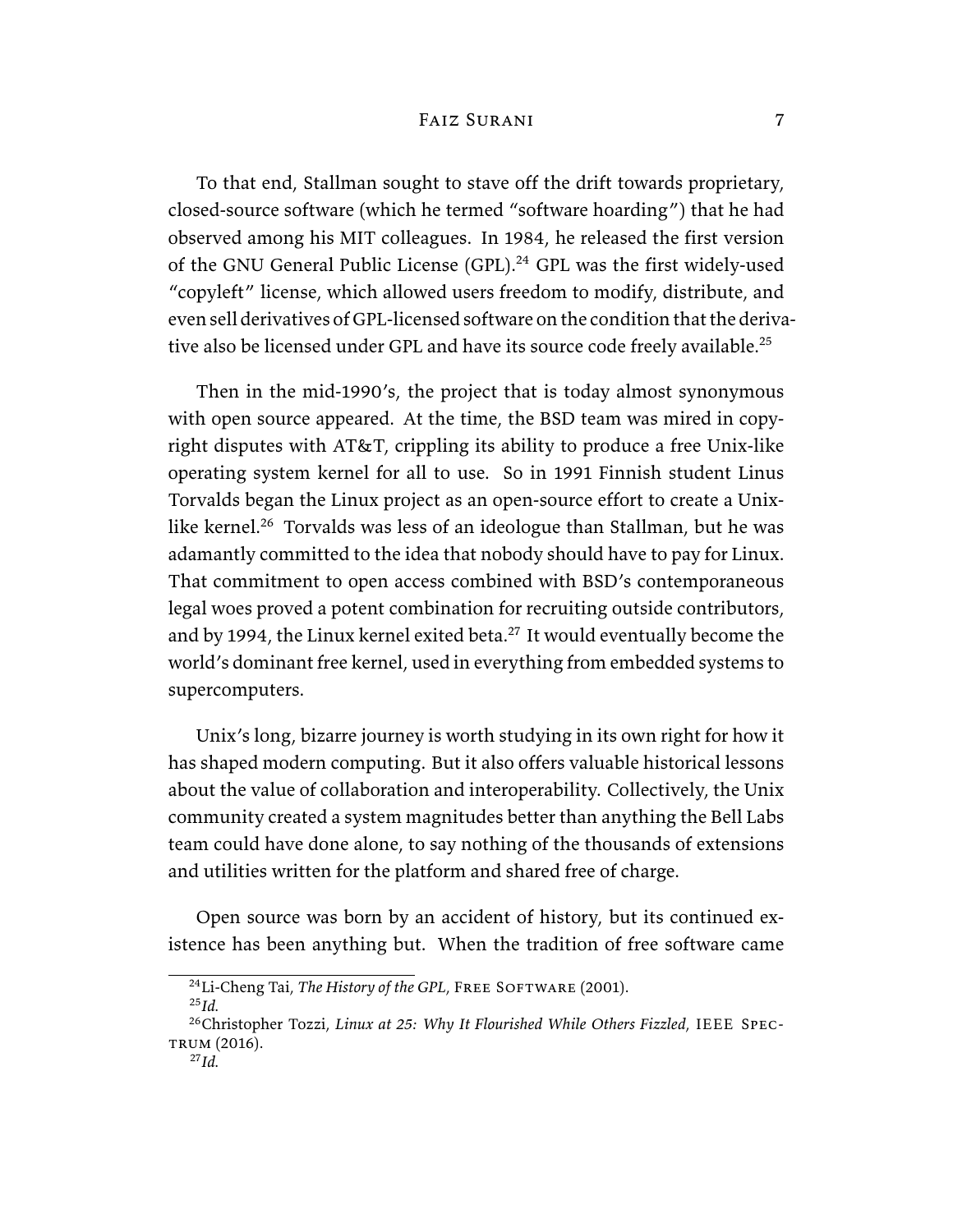under threat from AT&T's commercialization of Unix and fragmentation of the community, pioneers like Richard Stallman and Linus Torvalds stepped in to foster open-source culture anew.

Today, the open-source tradition is stronger than ever in many ways. Nearly every large technology company—from Google to Facebook to even the historically stingy Microsoft—has invested in contributing to existing projects and maintaining many more of their own. The bulk of Google's Chrome browser is open source, the React library powering Facebook's website too, and on and on. These projects reflect the shared understanding that open collaboration is better not just for the community, but for the company too. As an old adage in the software industry goes, "given enough eyeballs, all bugs are shallow," meaning easy to identify and correct.<sup>28</sup>

But we also stand at a moment of danger of the kind Stallman and Torvalds reacted to. As then, we must act to preserve open source. This time, though, the threat does not come from the broader industry but instead the legal system that underlies it.

To understand this threat, we have to take a brief look at the legal status quo under which open source developed, principally the copyrightability of interfaces. In American copyright law, there is a principle known as the ideaexpression dichotomy. The concept here is that ideas are not themselves copyrightable, "protection is given only to the expression of the idea—not the idea itself."<sup>29</sup> That theory combined with early court rulings in software copyright cases established the conventional wisdom that software interfaces, like programming languages or file formats, could not be copyrighted, or at the very least would fall under fair use if copied.<sup>30</sup>. That meant anyone

<sup>&</sup>lt;sup>28</sup> Scott Merrill, *With Many Eyeballs, All Bugs Are Shallow*, TECHCRUNCH (2012).

<sup>29</sup>*Mazer v. Stein*, 347 U.S. 201, 217 (1954).

<sup>30</sup>*See, e.g.*, *Sony Comput. Entm't, Inc. v. Connectix Corp.*, 203 F.3d 596 (9th Cir. 2000) (holding that verbatim copying of an operating system's code for development of an emulator constituted fair use); *Sega Enters. Ltd. v. Accolade, Inc.*, 977 F.2d 1510 (9th Cir. 1992) (holding the copying of Sega's game code to reverse engineer console's safeguards against unlicensed developers constituted fair use).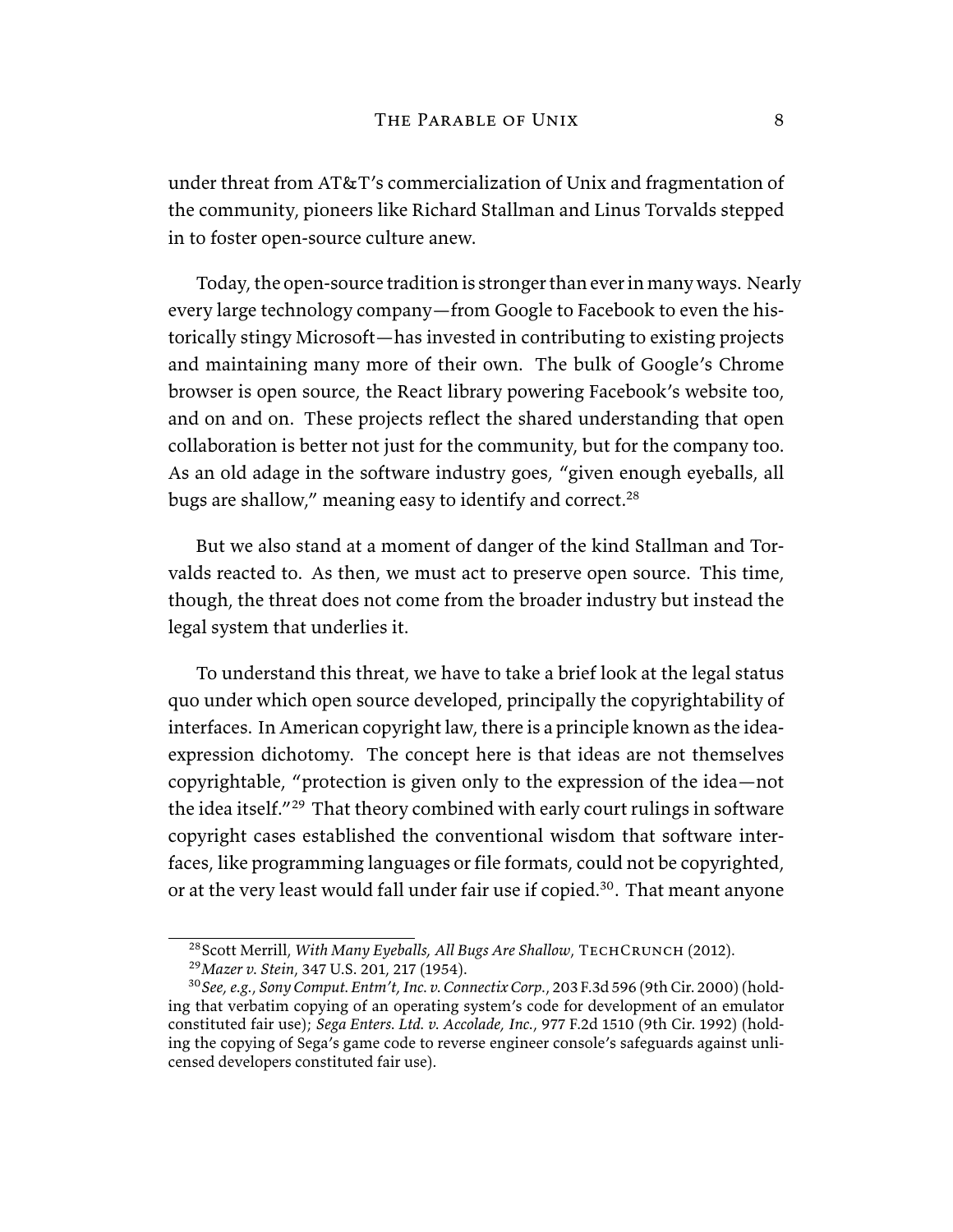was free to create clones of popular programs and the interfaces they offered, like spreadsheet software or operating systems, so long as they wrote the actual functionality themselves.

Even when the AT&T's Unix went proprietary, the understanding that the interfaces it offered to developers could not be owned by anyone was what allowed projects like BSD and Linux to reimplement those interfaces and gain traction in the first place. Without that understanding, interoperability as the entire software industry knows it cannot exist.

Without that understanding, we risk entering what legal scholar Clark D. Asay called a "copyright anticommons," in which different rightsholders refuse to cooperate with each other and prevent use of central technologies, paralyzing an industry.<sup>31</sup> Unfortunately, that hypothetical reality is closer to fruition than ever thanks to a case currently before the Supreme Court, *Google v. Oracle*.

The case was set in motion when, in April 2009, Oracle bought Sun Microsystems for \$7.4 billion, and with it, the rights to the Java programming language that Google had previously adopted for use in its Android mobile operating system.<sup>32</sup> Sun had developed and maintained the Java project as a largely open-source endeavor. When Google announced its use of Java as part of the Android project in 2007, Sun offered its "heartfelt congratulations."<sup>33</sup>

But almost immediately after Oracle's purchase of Sun completed, Oracle filed suit against Google, alleging that Google's reuse of Sun's Java interfaces (Google had reimplemented all of the actual functionality itself) violated its

<sup>&</sup>lt;sup>31</sup>Clark D. Asay, *Software's Copyright Anticommons*, 66 EMORY LAW JOURNAL 265, 272 (2016) ("[T]he robustness of software innovation, and information technology innovation more generally, is likely to decrease as parties seek to navigate copyright "thickets" in pursuing collaborative software innovation in an interconnected world.").

<sup>32</sup>*Oracle America Inc. v. Google LLC*, 886 F.3d 1179, 1187 (Fed. Cir. 2018).

<sup>33</sup>Dan Farber, *Former Sun CEO says Google's Android didn't need license for Java APIs*, CNet (2012).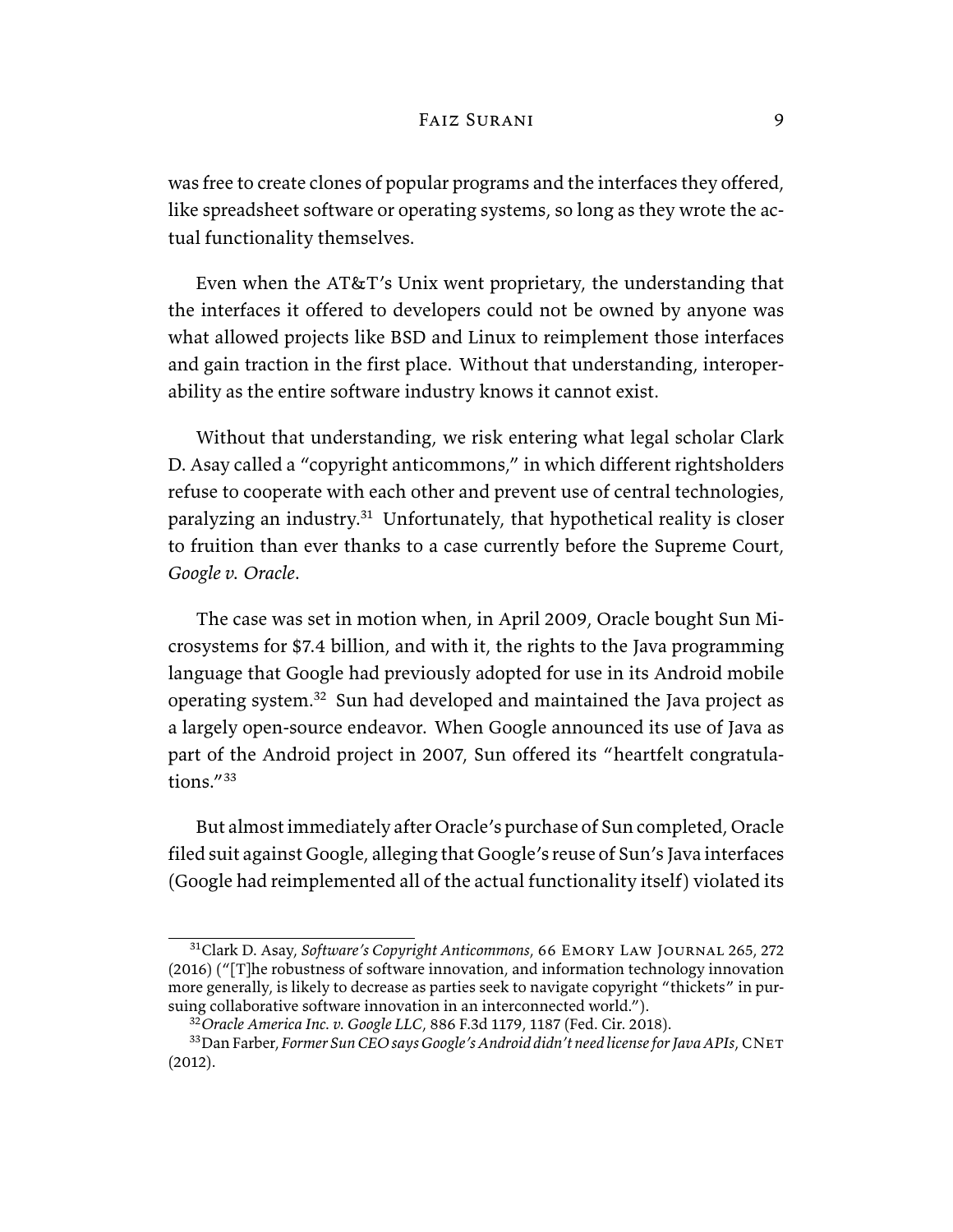## copyright.<sup>34</sup>

The case has had a long and tangled procedural history, but the current iteration before the Supreme Court concerns two questions: (1) whether the Java interfaces Google copied were copyrightable in the first place and (2) if so, whether Google's use of them was "fair use" as defined by the Copyright Act. Oracle's theory of the case is fairly straightforward: Google "copied 11,500 lines of respondent's copyrighted code. In doing so, [it] also copied the complex architecture of the 37 packages at issue, including the names and specifications of the thousands of methods and classes in those packages and their hierarchical and interdependent relationships to each other."<sup>35</sup> In Oracle's view, it is a clear-cut copyright infringement case where the copying is far too extensive to be considered minimal or fair use.

Google's contention is a little more involved. Its theory is based on a copyright principle known as "merger doctrine."<sup>36</sup> Merger doctrine dictates that in the specific case of the idea-expression dichotomy where there is only one (or a very limited number) way to express an idea, the expression of that idea cannot receive copyright protection. Google contends that, combined with the terse nature of the declarations it reused, it does not infringe on Oracle's copyright by reusing less than 0.1% of the Java implementation. $37$ 

If the Court rules for Oracle, the effect won't be sudden calamity. But it will undermine the foundations of open-source culture, and could lead to a gradual, yet pronounced decline of the kind experienced by the Unix community after AT&T commercialized the system.

What is exasperating about *Google v. Oracle* is that it is a close case. Google's legal theory, while well-rooted in precedent and history, is a fairly attenuated interpretation of the Copyright Act. But with a legal regime designed for works of literature, it is no surprise that courts have struggled with soft-

<sup>34</sup>*Oracle v. Google*, 886 F.3d 1187.

<sup>35</sup>Brief for Respondent, p. 7, *Google LLC v. Oracle America Inc.*, No. 18-956 (2021).

<sup>36</sup>Brief for Petitioner, *Id.*

<sup>37</sup>Brief for Petitioner, p. 9, *Id.*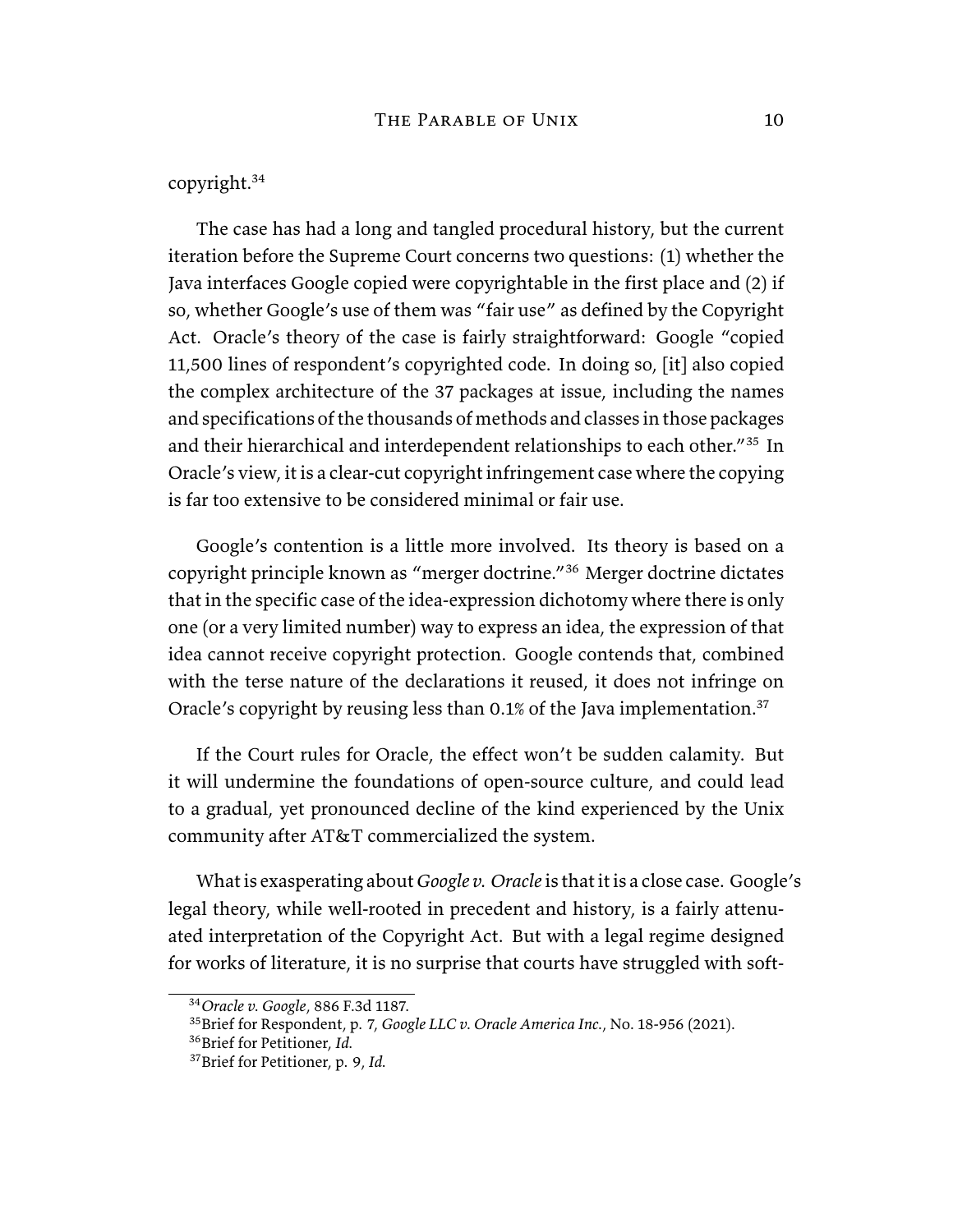ware's simultaneous functional and expressive roles.

The Supreme Court's job isn't (or at least shouldn't be) to make sound copyright law; it's just supposed to interpret what Congress writes down. Maybe the Court will save Congress from itself like the past several hundred times it has, but to establish the kind of regulatory stability that will allow software collaboration to continue to flourish, it needs to establish a definite statutory framework.

As Microsoft noted in its amicus brief supporting Google, the business model of software has fundamentally changed: "[S]oftware today typically is no longer produced by a single author; instead, more and more software is collaboratively built. In the modern software industry, open collaborative innovation projects" increasingly serve as important sources of innovative products, processes, and services. . . That collaboration. . . has allowed developers to treat pieces of code as building blocks."<sup>38</sup>

The "building block" model is what has enabled the industry to morph and change as quickly as it has. By abstracting away some of the most difficult challenges of development—the operating system, the server runtime, version control to name just a few—open source projects allow businesses to focus on innovating with their core technology and offerings rather than replicating work already done *ad nauseam*. Open source is good for free software, yes, but it is an unquestionable benefit to even proprietary work.

How do we protect it? Congress can start by making some things clear: interfaces cannot be copyrighted, for one. But as a broader approach, it should also recognize that in software, unlike literature, derivative work has tremendous communal and economic value. Software copyright claims should be restricted to only the most egregious theft in recognition of the unique tradition of sharing and interoperability in software that has made the industry so successful. The ability of companies like AT&T and Oracle to upend suc-

<sup>38</sup>Brief for Microsoft Corporation as Amicus Curiae, p. 7-8, *Id* (internal citations and quotations omitted).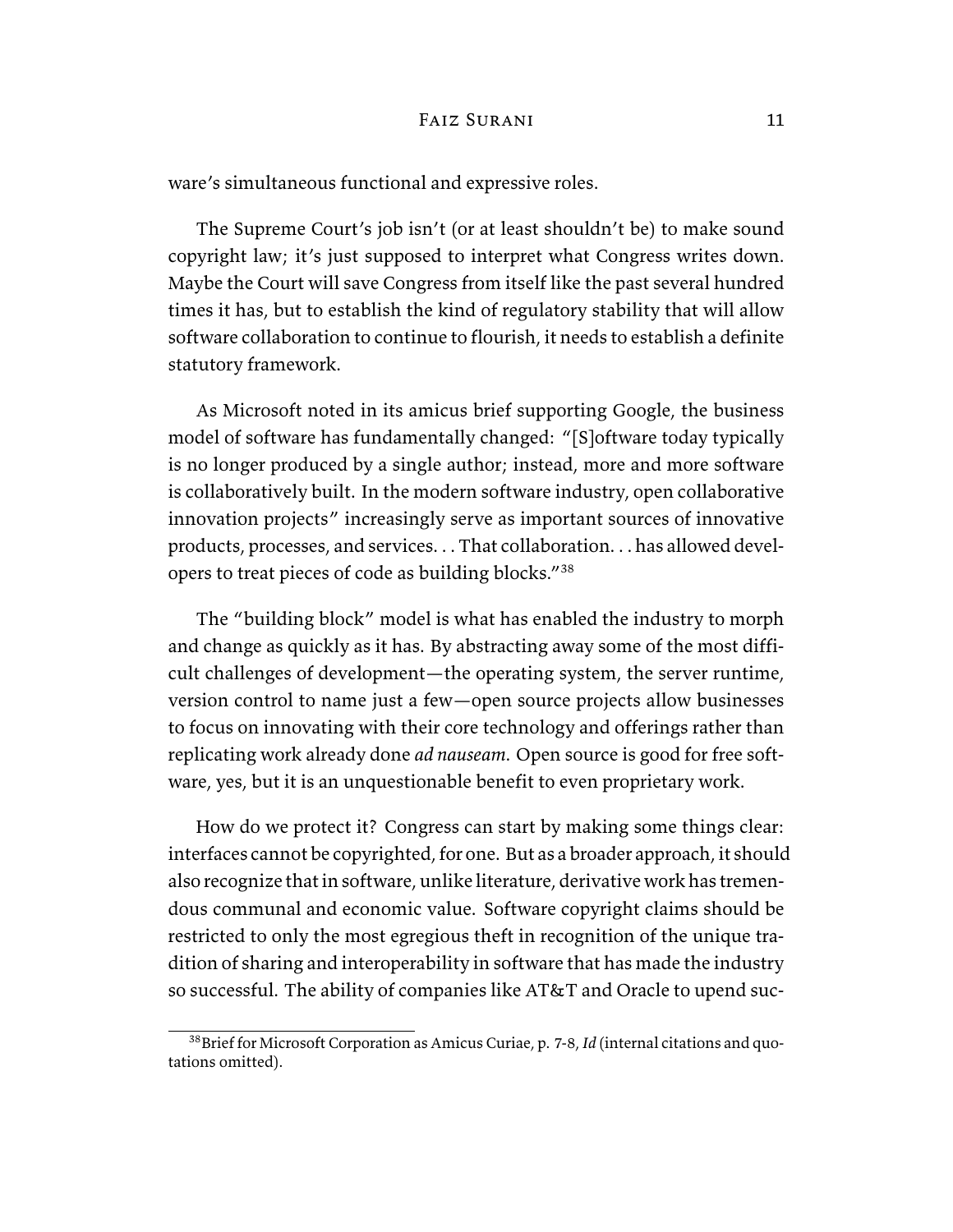cessful open-source communities with frivolous lawsuits is simply too high a price to pay for any benefits strong copyrights afford creators. As Sun Microsystem's CEO wrote upon leaving the company in the aftermath of the Oracle acquisition, "for a technology company, going on offense with [software intellectual property] seems like an act of desperation, relying on the courts instead of the marketplace."<sup>39</sup> Today's tech giants are indisputable proof that immense success is not at odds with the free software tradition. The danger to the industry comes from too much copyright enforcement, not too little.

Andy Warhol once observed that what made America great was the fact that all Americans—from the lowliest of wage workers to the wealthiest of tycoons—all consumed essentially the same things. "A Coke is a Coke and no amount of money can get you a better Coke than the one the bum on the corner is drinking. All the Cokes are the same, and all the Cokes are good. Liz Taylor knows it, the President knows it, the bum knows it, and you know  $it.$ "40

So too for open source. The startup culture whereby any geek with a computer and a good idea can disrupt eons-old giants of industry is inextricably dependent on the "building blocks" model that open source enables. It's good economics, sure. But it's also a triumph of democratic values worth protecting in its own right.

Industries develop strange, often Kafkaesque norms through the various flukes of history. But once in a while, a truly great notion takes hold. Open source is good for the industry, and good for the world. But it is not impervious. Without a serious regulatory effort to reform the sorry, confused state of software copyright law (let alone patents), the principles of collaboration and interoperability that enabled the computing revolution will remain under dire threat from would-be monopolists like Oracle. It's long past time for Congress to put in place a sane framework that places collaboration and

<sup>39</sup>Farber, *supra* note 33.

<sup>40</sup>Andy Warhol, The Philosophy of Andy Warhol, 101 (1975).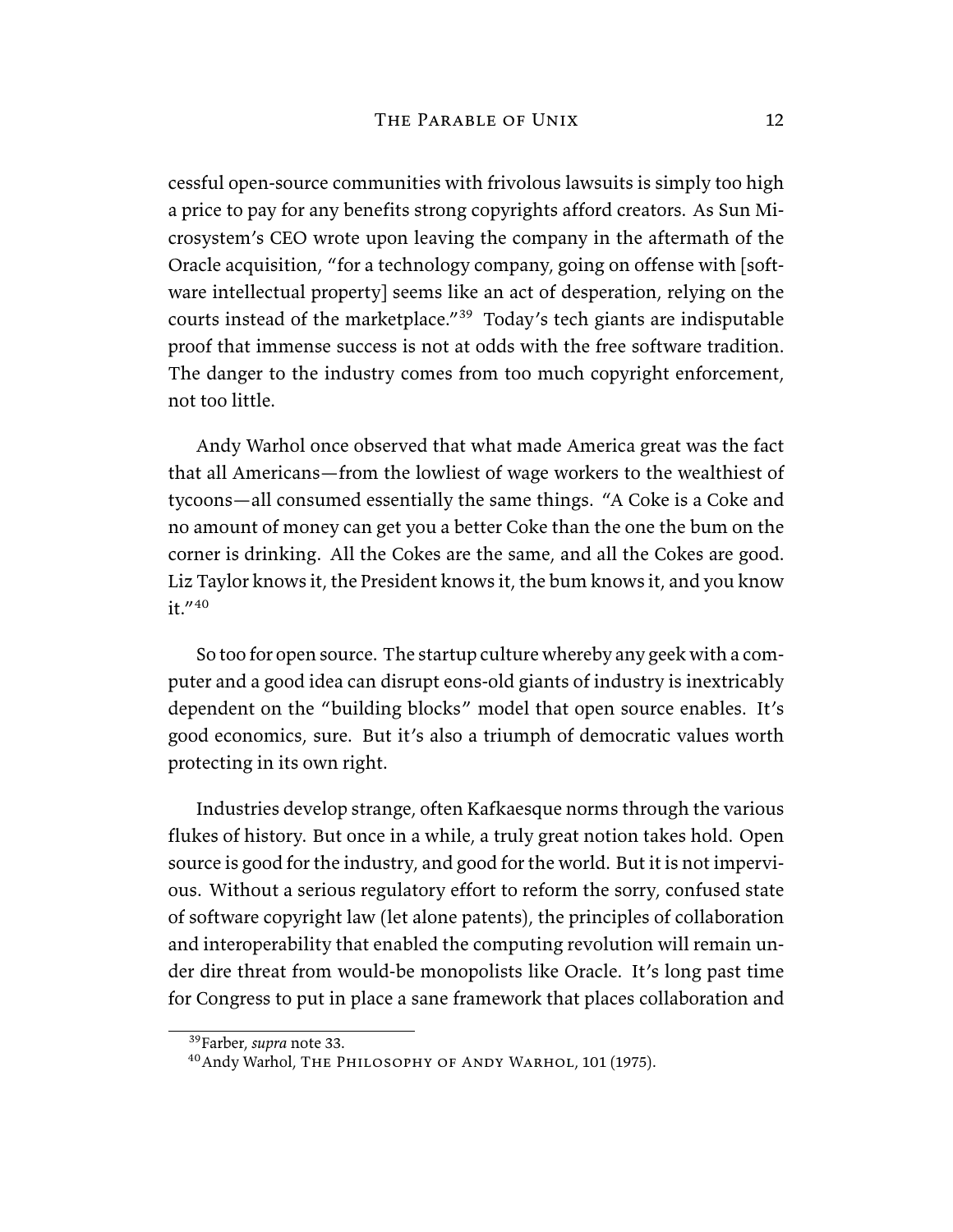interoperability at its center.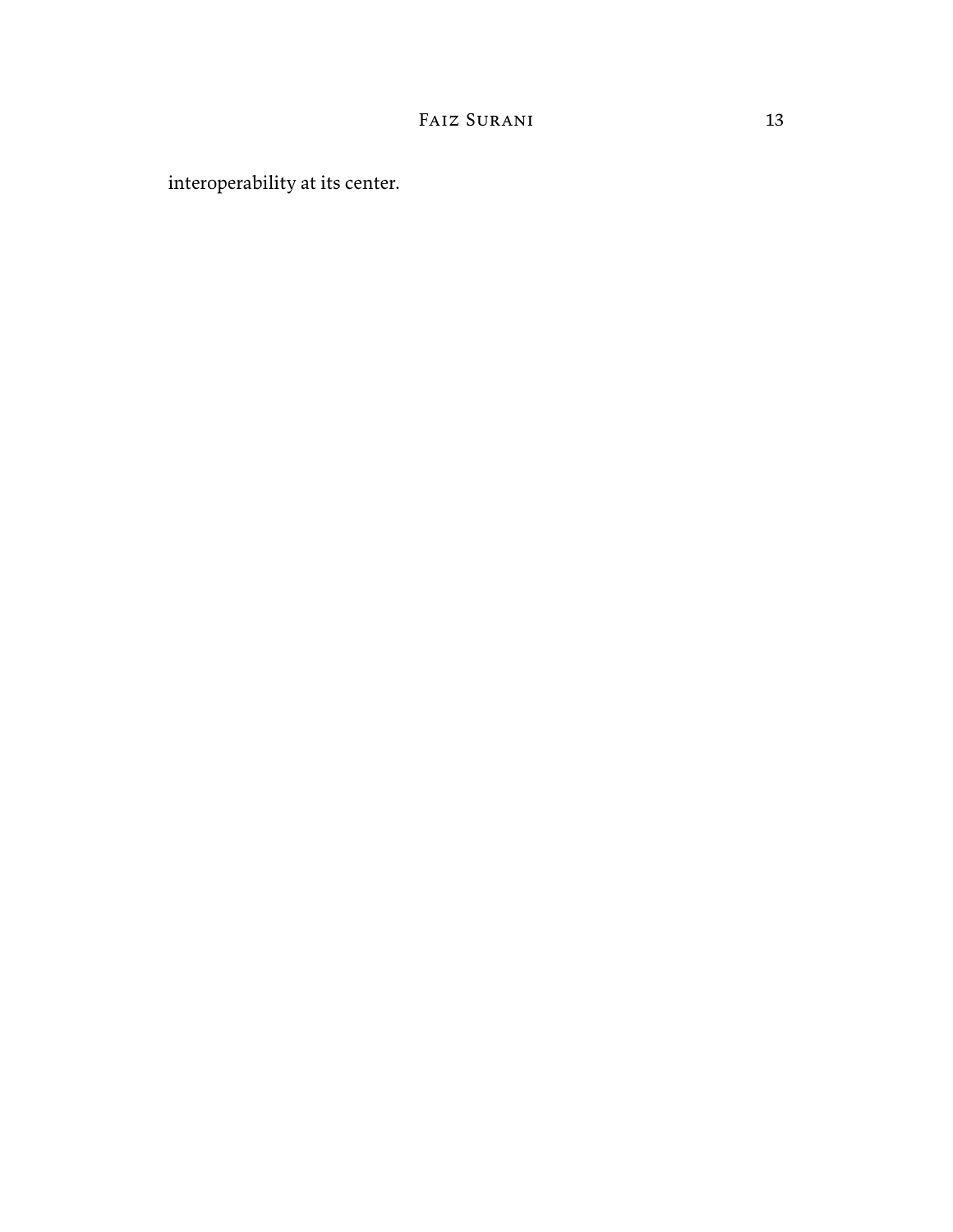## Table of Authorities

| CASES<br>Page                                                                                                                                |   |
|----------------------------------------------------------------------------------------------------------------------------------------------|---|
| Google LLC v. Oracle America Inc.,<br>No. 18-956 (2021) $\ldots \ldots \ldots \ldots \ldots \ldots \ldots \ldots \ldots \ldots 10, 11$       |   |
|                                                                                                                                              |   |
| Oracle America Inc. v. Google LLC,                                                                                                           |   |
| Sega Enters. Ltd. v. Accolade, Inc.,<br>8 <sup>8</sup>                                                                                       |   |
| Sony Comput. Entm't, Inc. v. Connectix Corp.,<br>- 8                                                                                         |   |
| <b>BOOKS</b>                                                                                                                                 |   |
| Andy Warhol, The Philosophy of Andy Warhol (1975) 12                                                                                         |   |
| Eric S. Raymond,                                                                                                                             |   |
| James Pelkey, Entrepreneurial Capitalism & Innovation: A History<br>of Computer Communications $1968 - 1988$ (2007) $\ldots \ldots \ldots$ 2 |   |
| Peter H. Salus, The Daemon, the Gnu, and the Penguin<br>$3 - 6$                                                                              |   |
| ARTICLES                                                                                                                                     |   |
| Christopher Tozzi, Linux at 25: Why It Flourished While Others                                                                               | 7 |
| Clark D. Asay, Software's Copyright Anticommons,<br>66 EMORY LAW JOURNAL 265 (2016)                                                          | 9 |
| Dan Farber, Former Sun CEO says Google's Android didn't need                                                                                 |   |
| Lawrence Lessig, Free, as in Beer,<br>- 6                                                                                                    |   |
| Li-Cheng Tai, The History of the GPL,                                                                                                        |   |